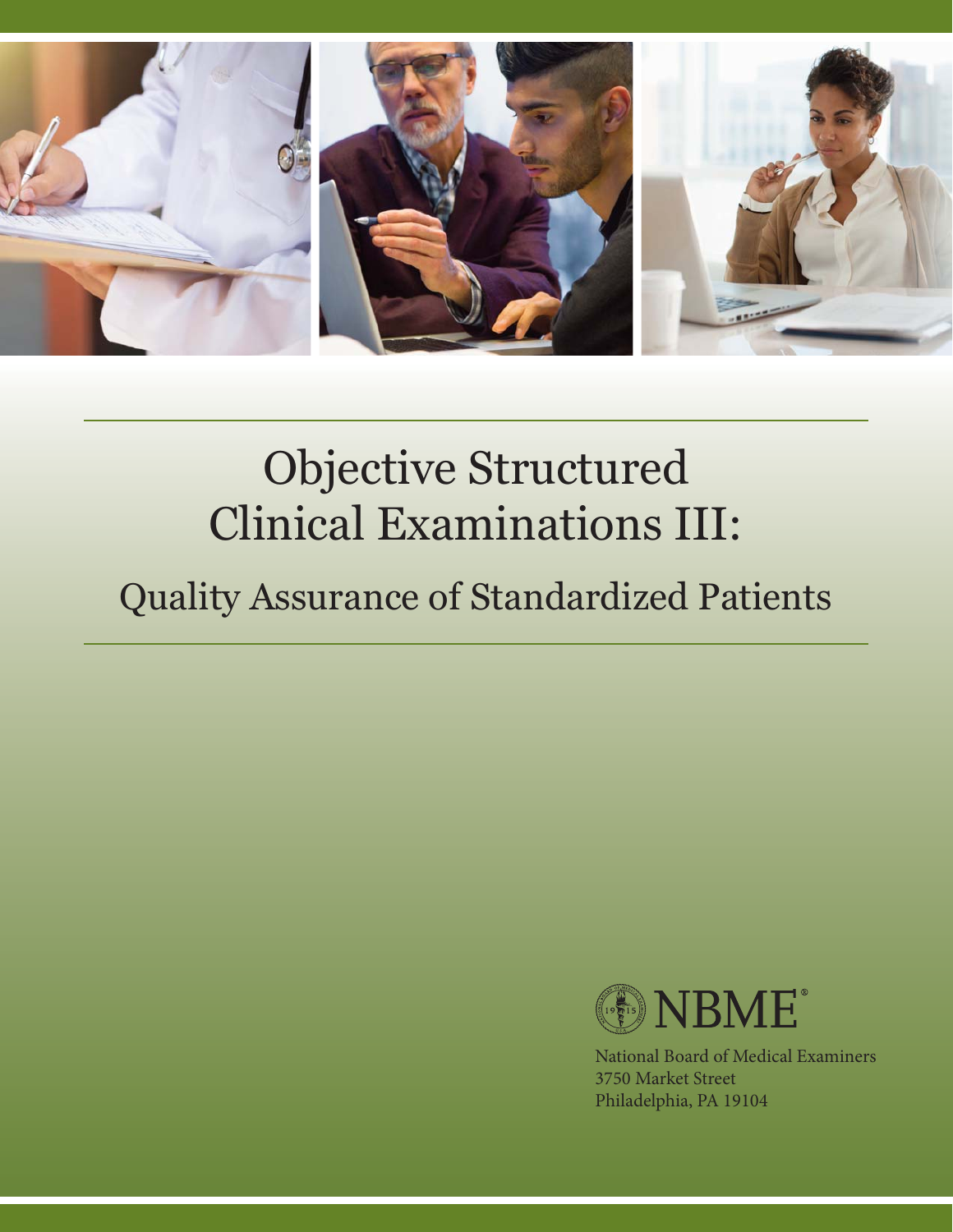### Objective Structured Clinical Examinations III: Quality Assurance of Standardized Patients

Copyright © 2019 National Board of Medical Examiners® (NBME®)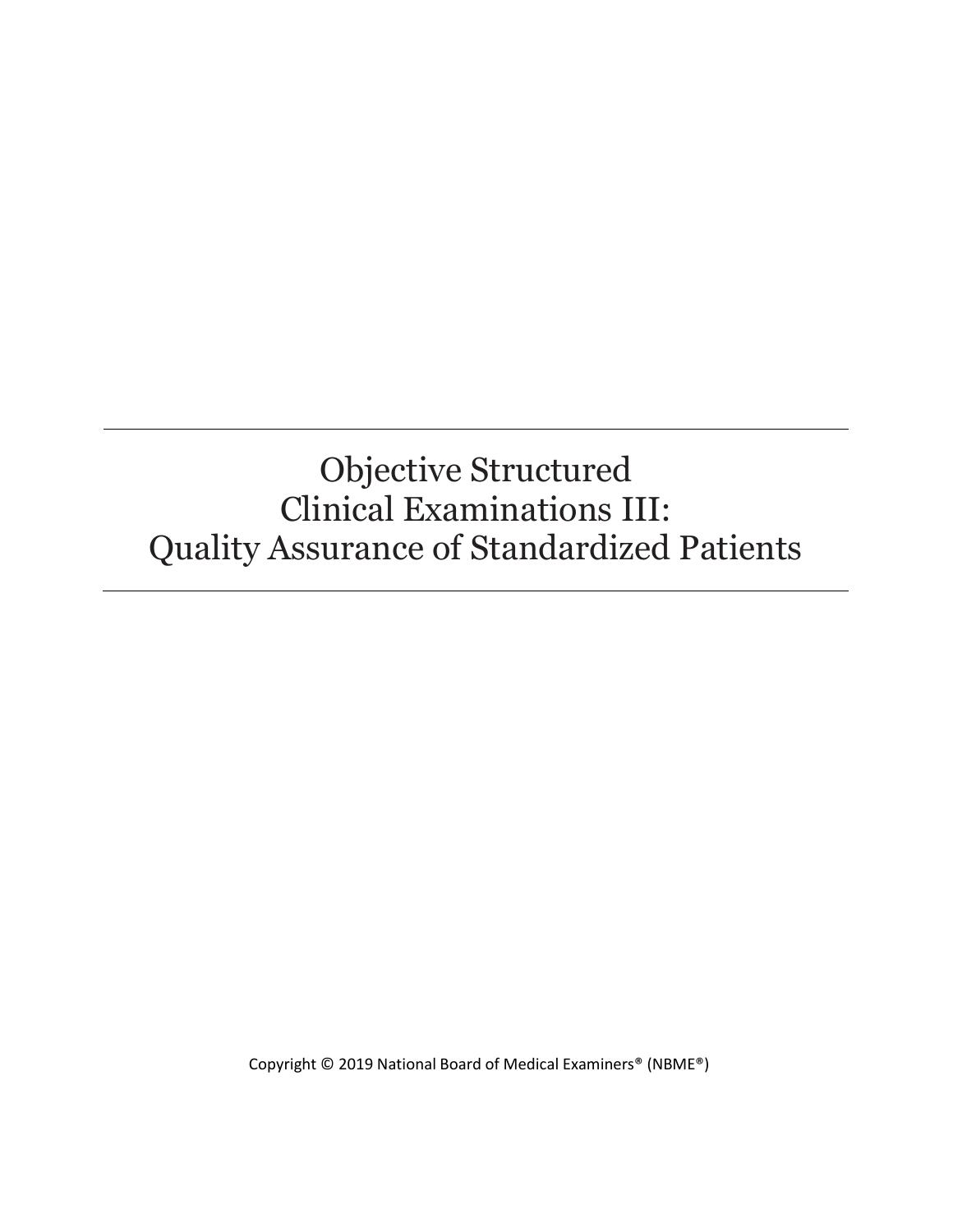#### **Quality Assurance of Standardized Patients**

\_\_\_\_\_\_\_\_\_\_\_\_\_\_\_\_\_\_\_\_\_\_\_\_\_\_\_\_\_\_\_\_\_\_\_\_\_\_\_\_\_\_\_\_\_\_\_\_\_\_\_\_\_\_\_\_\_\_\_\_\_\_\_\_\_\_\_\_\_\_\_\_\_\_\_\_\_\_\_\_\_\_\_\_\_

#### **Lesson Objectives**

By the end of this lesson, you will be able to:

- Explain the importance of implementing a quality assurance approach for standardized patients during objective structured clinical examinations (OSCEs)
- Develop case-specific quality assurance monitoring checklists

#### **Introduction**

You are administering an OSCE. You've recruited and trained the standardized patients and scheduled the students; your OSCE is apparently running smoothly. But are you certain that the standardized patients are performing as expected? Standardized patients must be consistent in their:

- Portrayal of the patient across examinees
- Delivery of information related to the case across examinees
- Scoring/rating of examinees (if required to participate in the evaluation of examinees)

#### **Quality Assurance**

Quality assurance for standardized patients is crucial to ensure an OSCE is reliable and fair to all examinees. A quality assurance approach should identify underachieving standardized patients who need retraining and should also provide positive reinforcement to those performing well. It is important to establish a culture in which feedback about performance is expected and welcomed by standardized patients.

Standardized patients have a complex job. They must:

- Portray all the physicality of the patient
- Provide accurate information about the case at the appropriate time
- Carefully observe the behavior of the examinee (if the standardized patient is responsible for completing a checklist to aid evaluation of the examinee)

This lesson will address each of these three areas.

#### **Physical Portrayal**

The first role of the standardized patient is to portray all the physicality of the patient. The standardized patient should match the case materials with regard to the patient's:

Quality Assurance of Standardized Patients 2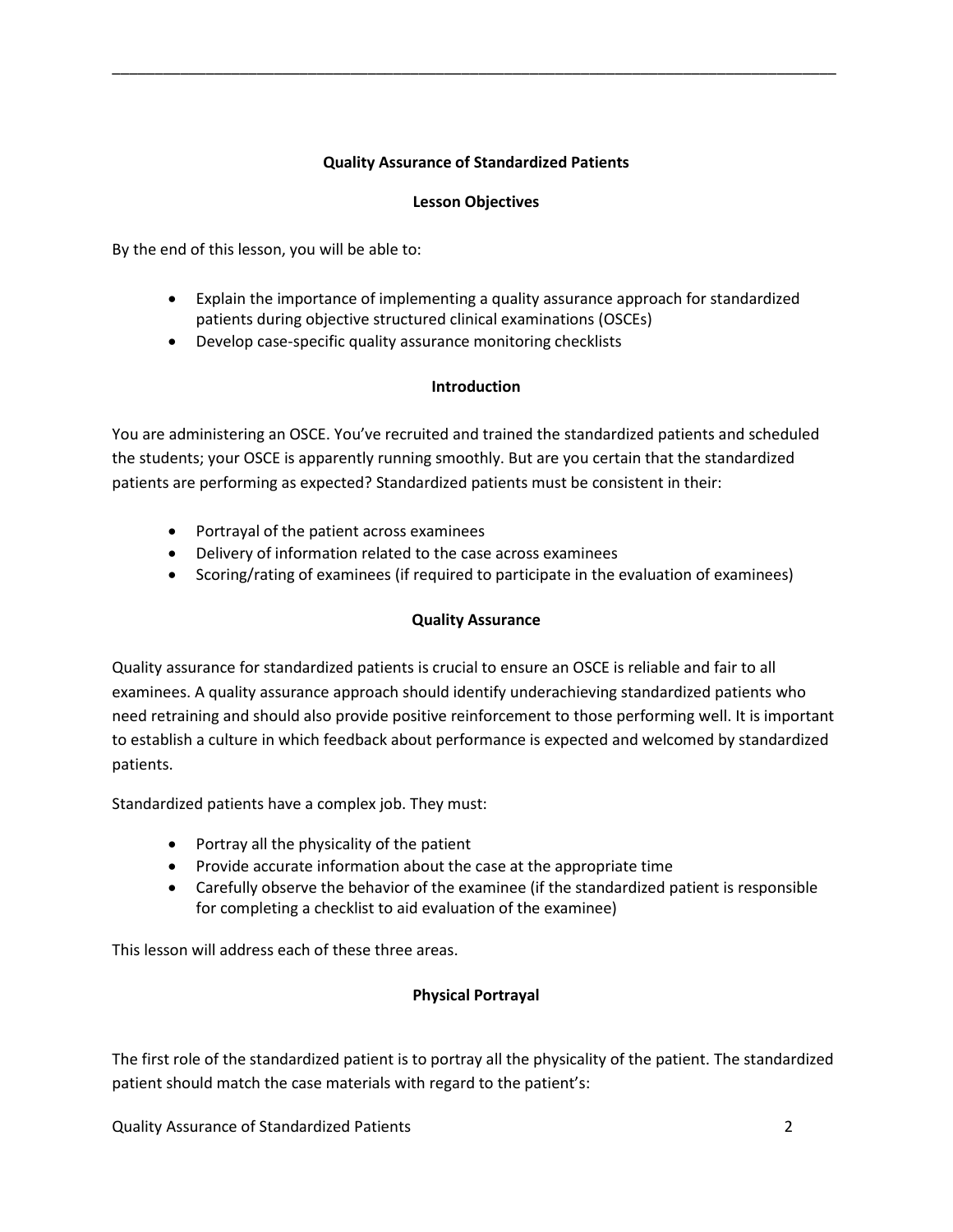- Appearance
- Posture
- Affect
- Use of props
- Behavior
- Responses to the physical examination

#### **Accuracy of Information**

\_\_\_\_\_\_\_\_\_\_\_\_\_\_\_\_\_\_\_\_\_\_\_\_\_\_\_\_\_\_\_\_\_\_\_\_\_\_\_\_\_\_\_\_\_\_\_\_\_\_\_\_\_\_\_\_\_\_\_\_\_\_\_\_\_\_\_\_\_\_\_\_\_\_\_\_\_\_\_\_\_\_\_\_\_

The second role of the standardized patient is to deliver accurate and consistent information about the case. The accuracy of the information given by the standardized patient can impact the way in which the student thinks about the case. This may affect the diagnoses the student considers when writing up the post-encounter exercise. This would consequently impact the student's score on the OSCE. Standardized patients might provide inaccurate information to the student by:

- Providing incorrect information about important medical history details such as location, duration, and onset of pain
- Neglecting to share important information when asked
- Volunteering information without being cued to do so
- Providing too much detail in their responses
- Inadvertently providing information from another case they play or their own personal information instead of the patient's story ("case crossover")
- Inappropriately handling situations that are not in the training materials (standardized patients can be trained to provide neutral answers to any questions not covered in the case materials)

#### **Monitoring**

To ensure the quality of standardized patients, they must be monitored on their portrayal of the patient and the accuracy of the information they provide during a live examination. Monitoring can be done with checklists that allow any discrepancies between the standardized patient's portrayal and the case materials to be noted. Checklists are case-specific and include the key patient behaviors described in the case materials. The monitor then records whether or not the standardized patient performs each of these behaviors as described.

#### **Providing Feedback**

Monitoring checklists can be used to provide the standardized patient with specific feedback on his/her performance. This can be done immediately after the encounter or later with a review of the video. When using video, it is helpful to note the time of the issue on the checklist to help you locate it during the review. To ensure feedback is effective:

 **Focus on what the standardized patient did well, in addition to the errors.** Standardized patients are often surprised to learn about their errors, and it can make a powerful impression.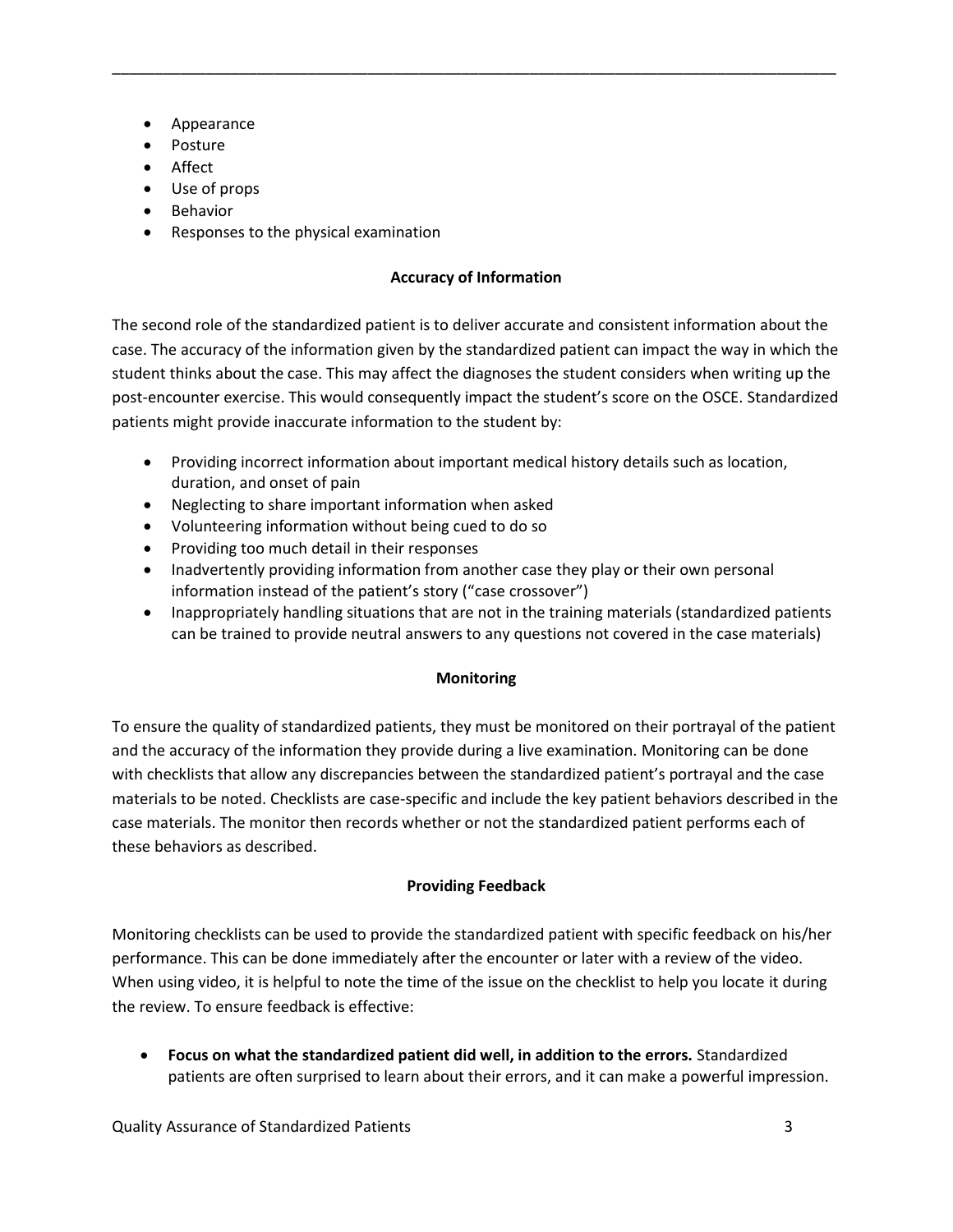#### **Be specific.**

- o Describe the issue in detail.
- o Reference the case materials.
- o Suggest a solution.

This written feedback example references time stamps during the encounter so the standardized patient can review the videotape, cites specific case materials, and suggests a solution to improve portrayal*:*

\_\_\_\_\_\_\_\_\_\_\_\_\_\_\_\_\_\_\_\_\_\_\_\_\_\_\_\_\_\_\_\_\_\_\_\_\_\_\_\_\_\_\_\_\_\_\_\_\_\_\_\_\_\_\_\_\_\_\_\_\_\_\_\_\_\_\_\_\_\_\_\_\_\_\_\_\_\_\_\_\_\_\_\_\_

*You responded with lengthy answers (see video: 2:35, 5:15, 8:00). Case materials (pg 2) state the patient is to speak in short sentences to illustrate the patient's problems breathing. Pause between each word or two*

#### **Rating Students**

In some instances, standardized patients are required to score or rate student performance using checklists. It is also important to develop a quality assurance approach around standardized patients' recording accuracy of student performance. Standardized patients may:

- **Over score**: Give credit for a behavior or task that is not done by the student
- **Under score**: Neglect to award credit when credit is earned by the student

A checklist similar to the one the standardized patient will use to assess the student's performance is used by a monitor to independently assess the student's performance. The two completed checklists are then compared to evaluate the standardized patient's recording accuracy. It is helpful to review a video of the performance, preferably with the standardized patient, when discrepancies are noted to make sure the monitor is correct.

#### **Developing Checklists**

Checklists are developed that specifically target the skills to be evaluated. If the standardized patients are completing history checklists and/or communication skills scales, the checklists should list the desired student behaviors in those areas.

#### **Who Should Monitor?**

Standardized patients should be monitored for their portrayal and recording accuracy at some point during each exam administration. Monitors should be chosen for their knowledge of the exam and case materials. For example:

- Another standardized patient playing the same case
- Medical director and/or standardized patient educator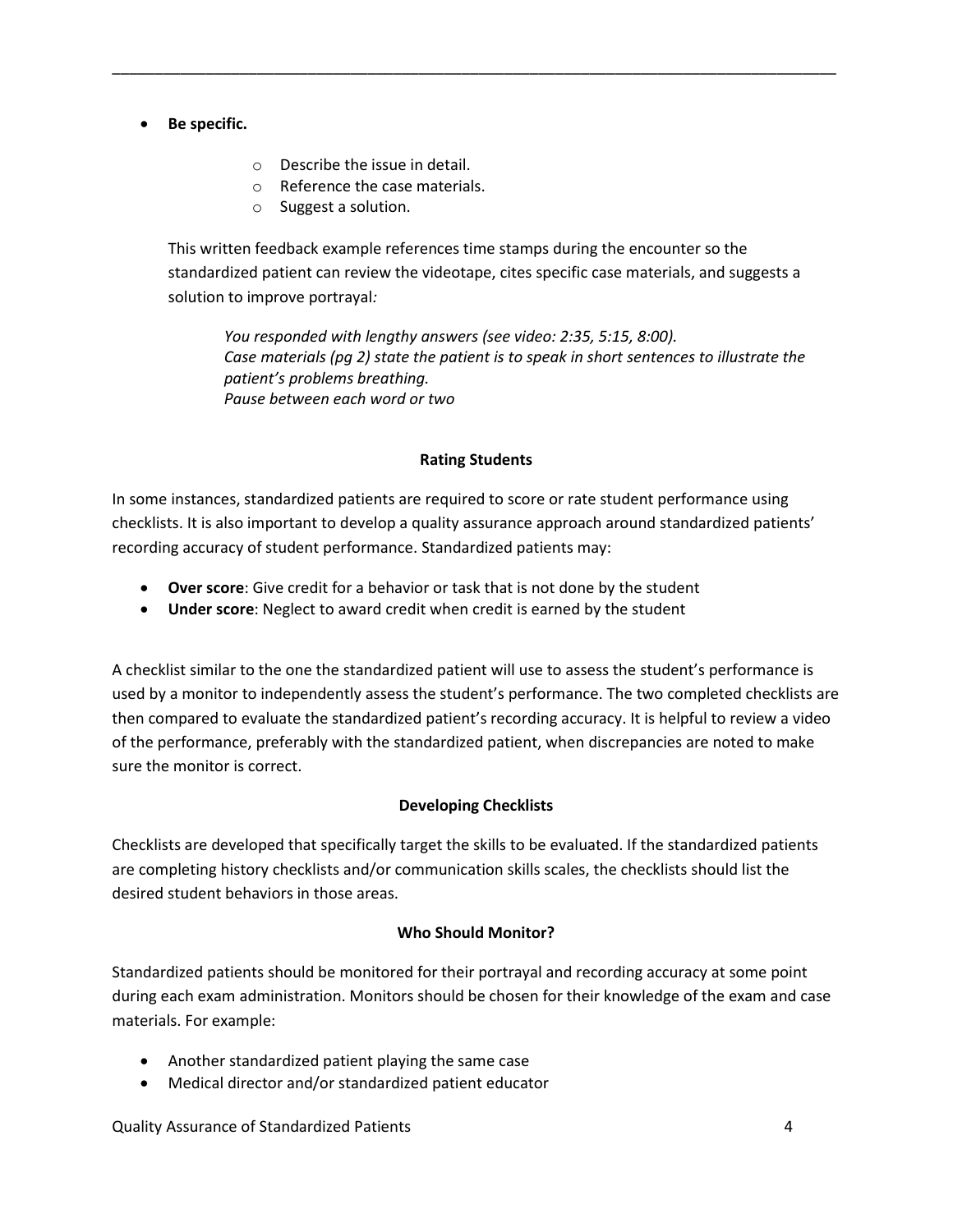- Authors of the case (eg, faculty member)
- Administrative staff familiar with the case

Monitors should understand and maintain confidentiality of student and standardized patient performance, as well as knowledge of the exam and case materials.

#### **When Should Feedback be Given?**

\_\_\_\_\_\_\_\_\_\_\_\_\_\_\_\_\_\_\_\_\_\_\_\_\_\_\_\_\_\_\_\_\_\_\_\_\_\_\_\_\_\_\_\_\_\_\_\_\_\_\_\_\_\_\_\_\_\_\_\_\_\_\_\_\_\_\_\_\_\_\_\_\_\_\_\_\_\_\_\_\_\_\_\_\_

After monitoring the standardized patient's performance and recording accuracy, when is the best time to give the standardized patient feedback on his/her performance? Ideally, feedback should be delivered as soon as possible after the encounter, especially if you need the standardized patient to adjust any behavior before the next encounter. However, given the short amount of time available between encounters, this isn't always possible. The next best time is immediately following the exam or just prior to the beginning of the next exam. Standardized patients requiring retraining will need time for remediation prior to working in the live exam setting again.

#### **Performance Standards**

Standardized patients may be given brief, focused feedback between encounters; however, standardized patients who are not performing in a standardized manner or are not demonstrating accurate portrayal and recording must be immediately removed from the exam and given additional training.

Acceptable standards should be predetermined with a threshold at which a standardized patient will be removed from an exam. For example, standardized patients must be at least 90% accurate when compared to the monitor, or the standardized patient must perform without making an error that drastically changes the portrayal of the case. For example, a standardized patient who reports rightsided arm and chest pain instead of left-sided arm and chest pain will incorrectly influence an examinee's thinking about the differential diagnosis.

#### **A Quality Assurance Approach**

Quality assurance checks should be conducted on a routine basis in order to determine patterns in standardized patients' performance over time. Further, this signals to the standardized patients that performance feedback is a routine part of the job. Performance expectations should be communicated to the standardized patients as part of the hiring process and reinforced with routine quality assurance reports.

Keep careful records that provide a longitudinal assessment of an individual's ability to carry out the role of a standardized patient in an OSCE. A standardized patient who does not meet the predetermined minimum should be removed from the exam immediately.

#### **Take-Home Messages**

Provide standardized patients with positive, as well as negative, feedback on a routine basis.

Quality Assurance of Standardized Patients 5